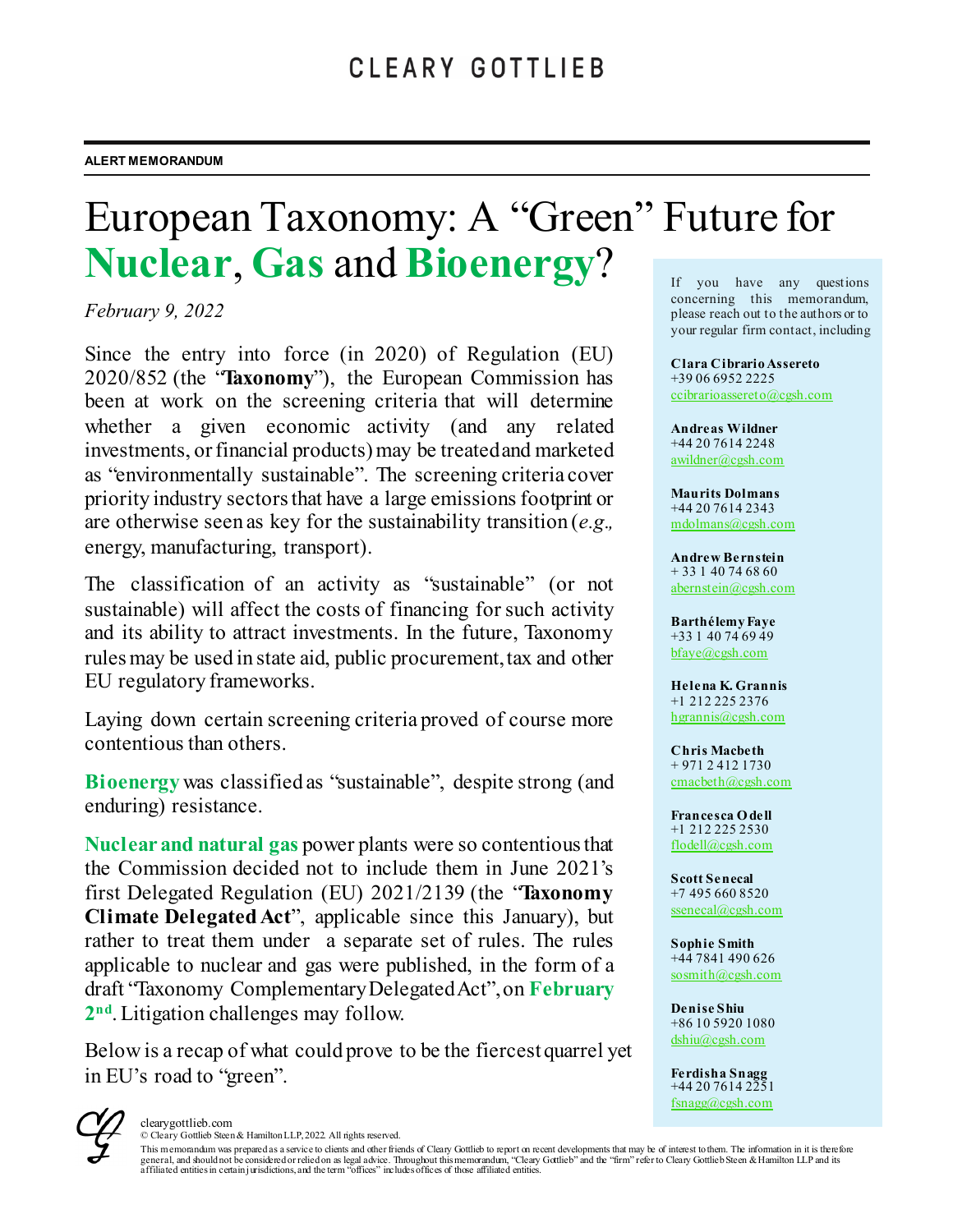### **I. Background**

The Taxonomy Climate Delegated Act<sup>[1](#page-1-0)</sup> and the new draft "Taxonomy Complementary Delegated Act" [2](#page-1-1) on nuclear and gas ("**TCDA**") set out sustainability criteria in relation to the European Union's (and the Taxonomy's) first two environmental objectives: **climate change mitigation** and **climate change adaptation**.

Under the Taxonomy, an economic activity for which there is no technologically and economically feasible low-carbon alternative may still be considered to "contribute significantly" to climate change mitigation (and so qualify as "green") as long as it (1) supports the **transition** to a climate-neutral economy and (2):

- *(a)* has greenhouse gas ("**GHG**") emissions that correspond to the best performance in the sector or industry,
- *(b)* does not hamper the development and deployment of low-carbon alternatives, and
- *(c)* does not lead to a lock-in of carbon-intensive assets.

These kinds of (provisionally) green activities are called "**transitional activities**". [3](#page-1-2)

All sustainable activities (including transitional) are also subject to a **"do-no-significant-harm" (DNSH) principle**, generally requiring the absence of significant damaging side effects. [4](#page-1-3)

Through the TCDA, the Commission proposes to label nuclear and gas energy generation, gas-powered heating and cooling, and the construction and operation of nuclear plants as transitional activities.

### **II. Screening criteria for nuclear and gas**

The TCDA sets out certain conditions (or "**screening criteria**") that nuclear and gas operations will have to satisfy in order to qualify as sustainable.

This Section II provides a snapshot, limited to the

 $\overline{a}$ 

Commission's amendments to the screening criteria compared to the leaked draft that was circulated for comments to EU Member States on December 31, 2021 (the "**Leaked Draft**").[5](#page-1-4) Despite the inputs that various stakeholders put forward in response to the Leaked Draft, these adjustments appear relatively minimal.

A. *Nuclear*

The TCDA provides that the construction and safe operation of nuclear power plants may qualify under the Taxonomy provided it applies the "best-available technology"<sup>[6](#page-1-5)</sup> and (from 2025) accident tolerant fuel. Nuclear permits may be issued until 2045 (although construction and operation of the facility may continue after that date).

The Leaked Draft provided that the Member State concerned must also have a detailed plan to set up, by 2050, a disposal facility for high-level radioactive waste. The TCDA elaborates on this requirement, specifying that the plan must be "documented" and listing certain information that it must contain.

The Leaked Draft also provided that the Member State concerned must report to the Commission every five years on each project. The TCDA adds an obligation on the Commission to review, on the basis of the reports, the adequacy of the resources accumulated by the national radioactive waste management fund and the nuclear decommissioning fund (which each Member State in which a relevant activity is located must have in place), and the progress made in setting up the local waste disposal facility. The Commission may on such basis address an opinion to the Member State concerned.

Other sustainability requirements include operating nuclear facilities in compliance with Directive 2000/60/EC and Directive 2013/51/Euratom, on radioactive substances in water intended for human consumption. An environmental impact assessment

<span id="page-1-0"></span><sup>&</sup>lt;sup>1</sup> The Taxonomy Climate Delegated Act is accessibl[e here.](https://eur-lex.europa.eu/legal-content/EN/TXT/?uri=PI_COM:C(2021)2800) For more background information on the Taxonomy, see our dedicated alert [here.](https://www.clearygottlieb.com/news-and-insights/publication-listing/a-framework-taxonomy-for-sustainable-finance)

<span id="page-1-4"></span><span id="page-1-1"></span> $2$  The TCDA is accessible [here.](https://ec.europa.eu/info/publications/220202-sustainable-finance-taxonomy-complementary-climate-delegated-act_en)

<span id="page-1-5"></span><span id="page-1-2"></span><sup>3</sup> See Article 10, paragraph 2, of the Taxonomy.

<span id="page-1-3"></span><sup>4</sup> See Articles 3(b) and 17 of the Taxonomy. The DNSH principle serves to avoid that – while contributing to one of the Taxonomy's environmental objectives (*e.g.* mitigating climate change) – a green activity does not at the same time harm any of the other

objectives(*e.g.* limiting pollution, or protecting biodiversity). This DNSH assessment must take into account the entire life cycle of products and services offered.

<sup>&</sup>lt;sup>5</sup> The Leaked Draft is accessible [here.](https://www.euractiv.com/wp-content/uploads/sites/2/2022/01/draft-CDA-31-12-2021.pdf)

<sup>6</sup> What falls under "best-available technology" must be reviewed by the Commission at least every 10 years but, currently, requires compliance with the requirements of Directive 2009/71/Euratom and with the most recent technical parameters of the IAEA standards and the WENRA Safety objectives and Reference Levels. We expect that "Generation IV" reactors (still in research and design stage) would satisfy these requirements.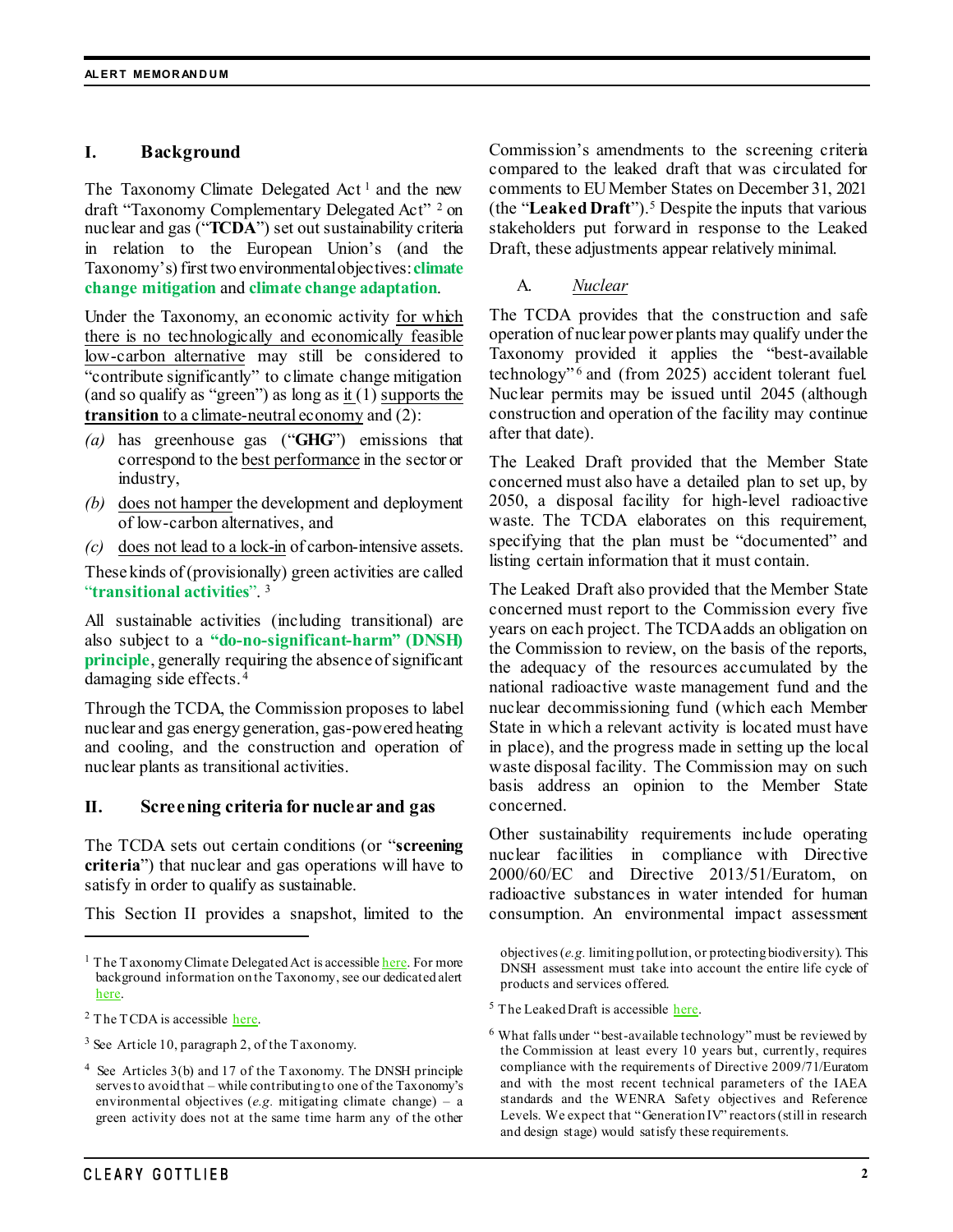must always be carried out prior to the construction of a nuclear power plant in accordance with Directive 2011/92/EU. Nuclear sites located in or near biodiversity sensitive areas, and likely to have a significant effect on biodiversity sensitive areas, will also call for a dedicated impact assessment and the adoption of the required mitigation measures.

B. *Gas*

For fossil gaseous fuels related activities, the Leaked Draft established the condition that the power generated may not yet efficiently be replaced by renewable energy sources (among other requirements applicable to facilities with a construction permit granted by December 31, 2030, or "**2030-Authorised Gas Facilities**"). The TCDA now specifies that this conclusion must be "*based on a comparative assessment with the most cost-effective and technically feasible renewable alternative for the same capacity*" and that "*the result of this comparative assessment [must be] published and [must be] subject to a stakeholder consultation*".

One surprising change, given the criticism expressed in relation to gas, is the following: the Leaked Draft and the TCDA both provide that 2030-Authorised Gas Facilities must be designed to use renewable and/or low-carbon gaseous fuels, and switch to full use of renewable and/or low-carbon gaseous fuels by the end of 2035. The TCDA however deletes the intermediary targets set under the Leaked Draft(*i.e.*, a minimum 30% use of renewable or low-carbon gases by 2026, and 55% by 2030). This is likely to make it easier for gas to qualify as sustainable (until 2036).

### C. *Review of the screening criteria*

Acknowledging that the nuclear and fossil gas energy sectors are characterised by rapid technological development, the TCDA establishes that the screening criteria shall be regularly reviewed by the Commission.

Also, the Commission must review for how long the relevant nuclear and fossil-gas related activities may qualify as "green". However, whereas under the Leaked Draft the minimum share of renewable and low-carbon gas use in the context of fossil-gas related activities also needed to be reviewed, this is not included in the TCDA.

### **III. Third party verification requirements**

The TCDA introduces certain independent third-party verification requirements with respect to nuclear and gas activities' compliance with the screening criteria.

These verification requirements concern among others, GHG emissions (that must remain under certain thresholds), as well as (for 2030-Authorised Gas Facilities) the absence of a cost-effective renewable energy alternative, the circumstance that the gas activity replaces a high emitting facility that uses solid or liquid fossil fuels and leads to a reduction in the related emissions of at least 55% GHG over the new facility's lifetime, the commitment (approved by the management body) to switch to full use of renewable or low-carbon gaseous fuels by 2036, plus a parallel commitment by the Member State where the activity takes place to phase-out the use of energy generation from coal.

## **IV. Disclosure rules**

Finally, the TCDA provides that investors and the public should enjoy a high degree of transparency on fossil gas and nuclear energy investments made by firms. [7](#page-2-0)

It therefore introduces an obligation to disclose the proportion of any nuclear and fossil-gas related activities or investments made by a company (compared to the company's overall activities and investments), as follows:

- (i) *in the numerator*: all "**taxonomy-aligned**" nuclear and gas activities (*i.e*., those aligned with the TCDA's screening criteria and so "transitionally sustainable"),
- (ii) *in the denominator*:

all "**taxonomy-aligned**" nuclear and gas activities, *plus* "**taxonomy-eligible** but not taxonomy-aligned" nuclear and gas activities (*i.e*., those covered but not compliant with the TCDA's criteria),

*plus* any "**taxonomy-non-eligible**" activities (related

 $\overline{a}$ 

<span id="page-2-0"></span> $7$  The related amendment introduced by the TCDA concerns Commission Delegated Regulation (EU) 2021/2178 (the so-called "**Taxonomy Disclosures Delegated Act**"), which will become gradually applicable (starting in 2023) to all firms that are subject to non-financial EU disclosure requirements. Starting in 2024,

non-financial EU disclosure requirements will be extended 20 fold, to more than 50,000 companies all across the EU. To see our analysis of the upcoming new non-financial disclosure regime (*i.e.*  the "Corporate Sustainability Reporting Directive") see our dedicated alert, accessible [here.](https://www.clearygottlieb.com/-/media/files/alert-memos-2021/the-corporate-sustainability-reporting-directive.pdf)